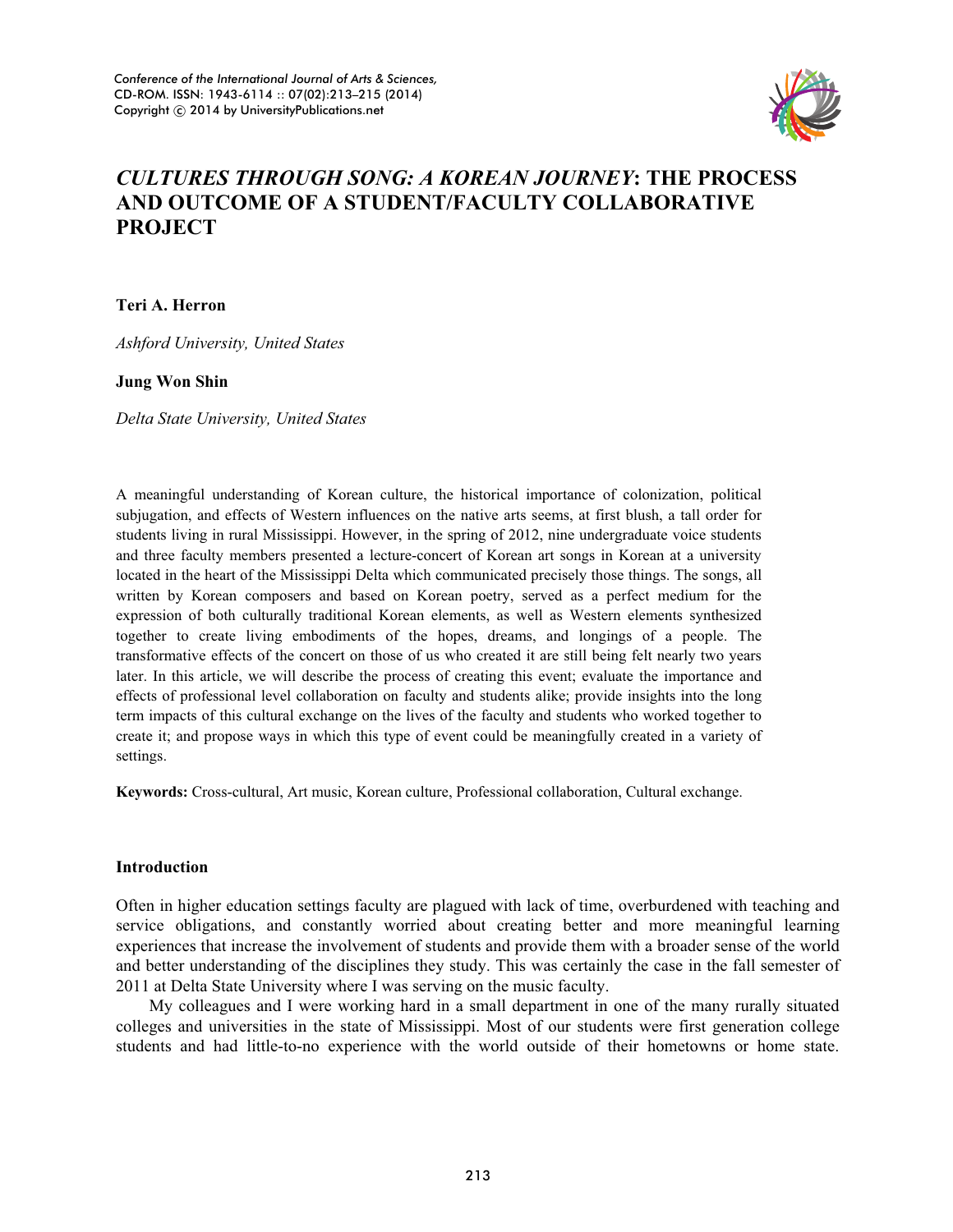### 214 *Cultures Through Song: A Korean Journey: The Process and Outcome of a Student/Faculty ...*

Introduced into the demanding field of music, many of them initially struggled with the workload. As young singers, my voice students often struggled with the cultural aspects associated with their song repertoire. This was due in part to the historical nature of most of the music with which they were interacting.

What was needed was a project that could involve a group of students in a learning situation wherein they could identify with and tell the story of another culture. This idea is supported by the greater research which indicates that the more actively involved students are in the learning process the better students retain information because they connect the content with their own experiences (Collier, 2012). It was also necessary to create a project that would provide student agency within the process as well as accountability for achievable goals as it is generally believed that feelings of responsibility and accountability have a major impact on improving student achievement (Love, 2010).

The *Cultures Through Song: A Korean Journey* project was born from inspiration, fostered by partnership, nurtured through open collaboration, culminated in successful presentation, and motivated the students and faculty to be involved in more projects like this one.

**Inspiration**: Opportunities for great things are often inspired by events that can seem insignificant. In this case, it was a guest artist in a mini concert which inspired a single student in my voice studio to undertake the preparation of a Korean art song. When the student brought the song to his first lesson it sparked an idea. If a single student could find a way to search out and learn a song like this on his own, what would a group of faculty-supported students be able to accomplish? Of course, one faculty member alone rarely has all the skills necessary to create a large scale project, therefore partnership was necessary.

**Partnership**: As colleagues, faculty often partner together to create larger scale works and projects. When approached, my colleagues were initially excited yet concerned about the viability of this enterprise in addition to all of our other daily duties for the department and the university. In this instance, their concerns were easily assuaged by a scheduling and implementation plan that had been created before our discussion of the undertaking. By carefully constructing a timeline with specific goals and a plan of systematic implementation, we were able to quickly and easily understand the feasibility of the project and secure group cooperation. In much the same way, the explaination was presented to the students from my voice studio and they were eased into the idea of the project. This allowed us to get the project underway in under a week.

**Collaboration**: As there was no need for additional funding, the cost of the project was only the time commitment everyone agreed to make. It was important that the time we spent together be profitable for all involved. We set up specific workshops and master classes with the understanding that no matter who was leading, everyone else was an active and open participant. This provided the students with opportunities to see not only their colleagues but also their teachers participate as students in these preparatory interactions. These environments fostered a deep and meaningful collaboration between students and faculty alike and elevated each member through the steps of the learning process.

**Presentation**: The concluding goal of the project was to present a public lecture concert on Korean culture as represented through Korean art songs. Through the partnership and collaboration process, a group of students and faculty presented a professional concert with a lecture component which impressed not only the members of the university and community in attendance, but also a group of native Korean speakers who had also made a special effort to be present. The students remarked, both during and after the process, on the sense of being involved in something larger than just their own performances. While some of the students had had previous experiences with opera workshop productions, none of them had had a full role in the realization of a major musical production such as the concert we presented on the Delta State campus. It changed not only their perceptions of their own capabilities, but also their larger understanding of the world.